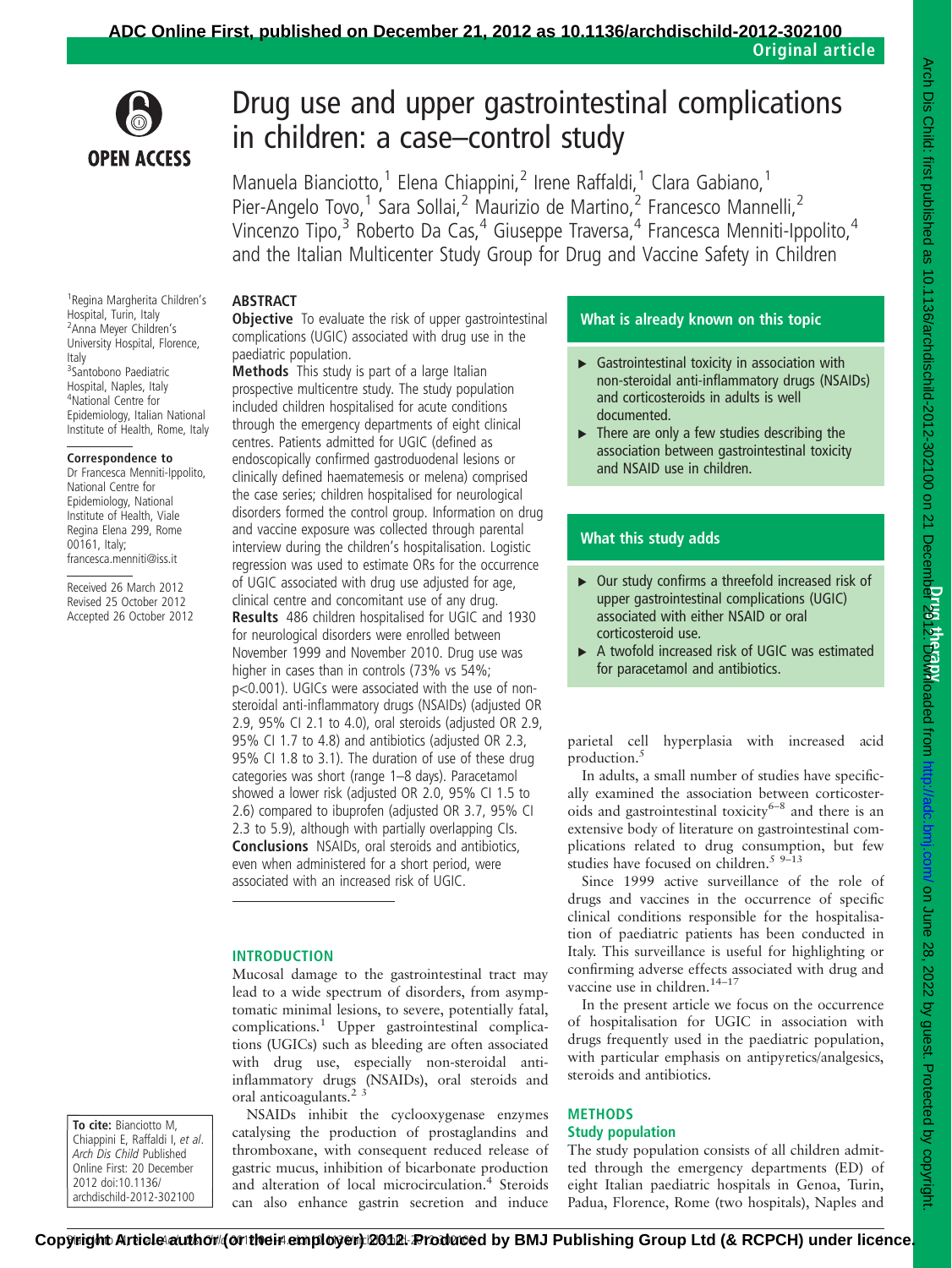Palermo between 1 November 1999 and 30 November 2010. Children were enrolled regardless of drug and vaccine use, if they had the following conditions: endoscopically confirmed UGIC (or clinical haematemesis and melena); neurological disorders; non-infectious muco-cutaneous diseases and vasculitis; or thrombocytopenia (platelet count <100 000/ $\mu$ l). Children with concomitant diagnoses of cancer or immunodeficiency and age less than 1 month were excluded.

Information on the reason for hospital admission was derived from the ED records, and the final diagnosis was retrieved from the clinical records after discharge. UGIC cases comprise all children whose reason for admission included haematemesis/ melena and children who had received an endoscopy during hospitalisation and were discharged with a diagnosis of gastroduodenal lesion. The following conditions were defined as gastroduodenal lesions on endoscopy: gastric and/or duodenal ulcer, and gastric and/or duodenal erosions (with or without bleeding).

Parents were interviewed, using a structured questionnaire, during the hospital admission of their child. All medicines administered in the previous 3 weeks and all vaccines received in the previous 12 weeks were noted. Information on drug use, including indication, dose, duration of treatment, prescriber (physician or self-medication) and other personal data (age, gender, weight, height, chronic diseases, parents' education) was also collected.

#### Data analysis

ORs of clinically defined (haematemesis and melena) or endoscopically confirmed UGIC associated with drug use were estimated according to a case–control study design. Drug exposure to specific drugs or drug categories in children admitted with UGIC (cases) was compared to exposure in children admitted for neurological disorders (controls). This control group was chosen because drug exposure in children hospitalised for neurological disorders accurately reflects drug exposure in the population from which UGIC cases were derived.

Pre-existing chronic diseases were divided into six categories: allergies, gastrointestinal diseases (gastroesophageal reflux, coeliac disease, ulcerative colitis), haematological disorders, recurrent infections, neurological problems and birth defects. Indications for drug use were classified into nine groups: allergy, asthma, pain or headache, fever, gastrointestinal diseases, otitis, upper respiratory tract infections (URTI), prophylaxis and other indications. The use of oral steroids was categorised as appropriate or not, according to the approved indications; we considered as appropriate prescriptions for asthma and allergy, while all prescriptions for other indications (eg, fever, cough, otitis, pharyngitis) were classified as inappropriate.

Categorical variables, presented as numbers and percentages, were compared using the  $\gamma^2$  test, while continuous variables, reported as median (range), were evaluated using the Mann– Whitney U test. All tests were two sided and significance was set at  $p < 0.05$ .

To estimate the adjusted ORs and related 95% CIs, we used the multivariate logistic regression model. ORs were adjusted for age, clinical centre, calendar year, presence of chronic diseases and concomitant use of any other drug. Year of inclusion in the study and chronic diseases did not modify the estimates and, thus, were not included in the final logistic model. Statistical analysis was performed using SPSS V.17.0 (SPSS, Chicago, Illinois, USA).

#### Organisation and ethics

The protocol of the study was approved by the ethics committee of each clinical centre. Informed consent for the use of data for research purposes was obtained before parents were interviewed. The study was coordinated by the National Centre of Epidemiology of the National Institute of Health.

#### **RESULTS**

A total of 486 children hospitalised for UGIC and 1930 for neurological disorders were enrolled in the study. Of the children hospitalised for UGIC, 324 (66.6%) were admitted for haematemesis, 31 (6.4%) for melena, and 29 (6.0%) for both haematemesis and melena. The remaining 102 children (21.0%) who were admitted for symptoms compatible with gastroduodenal lesions (other than haematemesis/melena), such as abdominal pain and vomiting, underwent endoscopy during hospitalisation and were discharged with a diagnosis of UGIC. An endoscopy was performed in 248 (51%) of the 486 UGIC cases.

The most frequent diagnoses in the 1930 children included in the control group were afebrile convulsions (822, 43%), disturbances of consciousness (such as syncope, faintness, dizziness, somnolence) (530, 27%), peripheral neuropathy (78, 4%) and extrapyramidal symptoms (65, 3%).

The majority of cases (302 children, 62.1%) were admitted to Santobono Hospital (Naples). The main characteristics of cases and controls are summarised in table 1. Males were equally represented in both groups, and cases were 5 months younger than controls ( $p=0.01$ ). However, age did not have a confounding effect when taken into account in the logistic model. Seventy-five of the 486 cases (15.4%) had concomitant chronic diseases versus 265 of the 1930 controls  $(13.7%)$  (p=0.37).

Chronic gastrointestinal diseases were uncommon, although more frequent in cases than in controls (2.5% vs 1.1%; p=0.06). The presence of such conditions was an independent

Table 1 Characteristics of cases (upper gastrointestinal complications) and controls (neurological disorders)

|                                              | Cases<br>$(N=486)$ | %    | <b>Controls</b><br>$(N=1930)$ | %    | p Value |
|----------------------------------------------|--------------------|------|-------------------------------|------|---------|
| Median age, months<br>(25th-75th percentile) | $41(15 - 71)$      |      | $46(11-115)$                  |      | 0.01    |
| Male                                         | 274                | 56.4 | 1002                          | 51.9 | 0.08    |
| Median LoS, days<br>(25th-75th percentile)   | $3(2-5)$           |      | $3(2-6)$                      |      | 0.69    |
| Chronic diseases                             | 75                 | 15.4 | 265                           | 13.7 | 0.37    |
| Allergy                                      | 47                 | 9.7  | 168                           | 8.7  | 0.98    |
| Gastrointestinal disease                     | 12                 | 2.5  | 21                            | 1.1  | 0.06    |
| Haematological disorders                     | $\overline{4}$     | 0.8  | $\overline{7}$                | 0.4  | 0.42    |
| <b>Recurrent infections</b>                  | 3                  | 0.6  | 12                            | 0.6  | 0.90    |
| Neurological problems                        | 8                  | 1.6  | 40                            | 2.1  | 0.43    |
| <b>Birth defects</b>                         | 10                 | 2.1  | 41                            | 2.1  | 0.78    |
| Drug exposure<br>(at least one)              | 353                | 72.6 | 1042                          | 54.0 | < 0.001 |
| Indication for use of drugs*                 |                    |      |                               |      |         |
| <b>URTI</b>                                  | 141                | 39.9 | 259                           | 24.9 | < 0.001 |
| Fever                                        | 56                 | 15.9 | 97                            | 9.3  | < 0.001 |
| Asthma                                       | 13                 | 3.7  | 15                            | 1.4  | 0.001   |
| Allergy                                      |                    |      | 19                            | 1.8  |         |

\*The percentage was calculated on drug exposure.

LoS, length of stay; URTI, upper respiratory tract infection.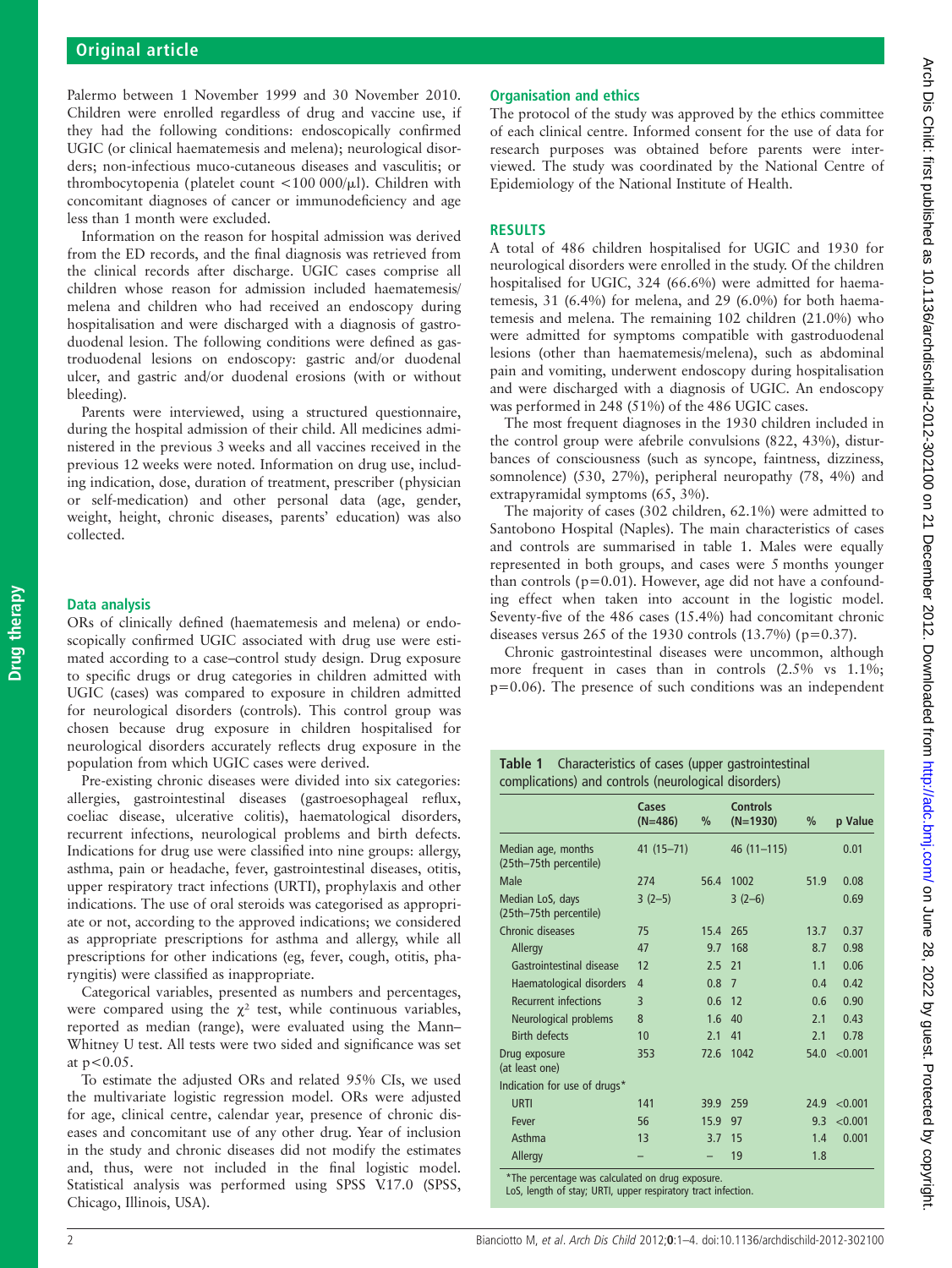risk factor for UGIC manifestations with an adjusted OR of 2.3 (95% CI 1.1 to 4.9). However, after adjustment for the personal history of pre-existing gastrointestinal diseases, no confounding effect was found on the estimates. The number of children who had received at least one drug within the 3 weeks preceding the hospital admission was 353 among cases and 1042 among controls (73% vs 54%; p<0.001). The mean number of drugs per child was 1.7 among cases and 1.1 among controls ( $p < 0.001$ ). Approximately 17% of these drugs were consumed without medical advice in both groups. The drugs reported in the personal history were those most frequently prescribed in the paediatric population in Italy, that is, antibiotics, paracetamol, NSAIDs and steroids.

Duration of use was quite short and similar for all study drugs. The median duration for NSAID administration was 3 days in cases and 2 days in controls (p=0.41). One child (4 years old) admitted with haematemesis had been treated for 80 days with indomethacin and ibuprofen for arthritis. The median duration of use for steroids was 3 days in cases and 4 days in controls (p=0.16). The indication was reported in 79 of the 87 steroid users (91%); in 17 children (21.5%) it was an approved indication (eg, asthma, urticaria).

An increased risk of UGIC was found for the use of NSAIDs, paracetamol, corticosteroids and antibiotics. The adjusted OR among NSAID users was 2.9 (95% CI 2.1 to 4.0). The risk estimates of individual NSAIDs and paracetamol presented largely overlapping CIs (table 2).

On the basis of the number of children who visited the ED of the participating centres in the year 2010, we calculate that around 2.1 million children were treated in the participating EDs during the study period. Thus, we can roughly estimate

| Table 2 ORs and Cls of upper gastrointestinal complications in<br>association with drugs* |                                    |                                               |                                 |  |  |  |
|-------------------------------------------------------------------------------------------|------------------------------------|-----------------------------------------------|---------------------------------|--|--|--|
| <b>Drugs</b>                                                                              | Cases<br>$(N=486)$<br>$\mathsf{n}$ | <b>Controls</b><br>$(N=1930)$<br>$\mathsf{n}$ | <b>Adjusted OR1</b><br>(95% CI) |  |  |  |
| Antibiotics                                                                               | 135                                | 242                                           | $2.3$ (1.8 to 3.1)              |  |  |  |
| Amoxicillin+clavulanic<br>acid                                                            | 44                                 | 77                                            | 2.3 (1.5 to 3.5)                |  |  |  |
| Claritromicin                                                                             | 17                                 | 30                                            | $2.0$ (1.0 to 3.8)              |  |  |  |
| Amoxicillin                                                                               | 16                                 | 30                                            | $1.8$ (0.9 to 3.4)              |  |  |  |
| Cefaclor                                                                                  | 14                                 | 24                                            | $1.7$ (0.8 to 3.5)              |  |  |  |
| <b>Steroids</b>                                                                           | 87                                 | 140                                           | 1.9 (1.4 to 2.7)                |  |  |  |
| Oral steroids                                                                             | 39                                 | 30                                            | 2.9 (1.7 to 4.8)                |  |  |  |
| Inhaled steroids                                                                          | 24                                 | 81                                            | 1.0 $(0.6 \text{ to } 1.7)$     |  |  |  |
| Oral+inhaled steroids                                                                     | 20                                 | 18                                            | $3.0$ (1.5 to 5.9)              |  |  |  |
| <b>NSAIDs</b>                                                                             | 81                                 | 121                                           | 2.9 (2.1 to 4.0)                |  |  |  |
| Ibuprofen                                                                                 | 40                                 | 51                                            | $3.7$ (2.3 to 5.9)              |  |  |  |
| Niflumic acid                                                                             | 14                                 | 23                                            | 1.6 $(0.8 \text{ to } 3.2)$     |  |  |  |
| Ketoprofen                                                                                | 12                                 | 23                                            | $2.6$ (1.2 to 5.6)              |  |  |  |
| Paracetamol                                                                               | 119                                | 294                                           | $2.0$ (1.5 to 2.6)              |  |  |  |
| Paracetamol<br>+ibuprofen                                                                 | 16                                 | 21                                            | 3.1 $(1.5 \text{ to } 6.2)$     |  |  |  |
| <b>Aspirin</b>                                                                            | 6                                  | 12                                            | $2.5$ (0.9 to 7.4)              |  |  |  |
| Other drugs                                                                               | 186                                | 746                                           | $0.8$ (0.7 to 1.1)              |  |  |  |
| Total drug use                                                                            | 353                                | 1042                                          |                                 |  |  |  |

\*All drugs with at least 10 exposed in the control group. †Adjusted for age, clinical centre and concomitant use of other drugs. NSAIDs, non-steroidal anti-inflammatory drugs; UGIC, upper gastrointestinal complications.

that during the study period around 2.4 per 10 000 children with ED visits were admitted for UGIC.

### **DISCUSSION**

In this article we provided evidence of an increased risk of UGICs associated with drug use in the paediatric population.

The proportion of children who had received at least one drug in the 3 weeks preceding hospital admission was higher among cases than among controls. Significantly increased risks were estimated for NSAIDs, steroids and antibiotics. In agreement with our findings, an increased risk for NSAIDs was also observed in a case–crossover study of 177 children with gastrointestinal bleeding.<sup>9</sup> The adjusted OR for NSAIDs reached 8.2 (95% CI 2.6 to 26.0), with one third of cases attributable to exposure to NSAIDs administered at analgesic or antipyretic doses.<sup>9</sup> However, as underlined by the authors, the study has several limitations and the estimated risks appear higher than those observed in adults, $2$ since the findings may have been influenced by the limited dataset and a recall bias could not be excluded.<sup>9</sup>

Among NSAIDs, ibuprofen was the most commonly used drug. Although ibuprofen is safe in most children,<sup>18</sup> the association between gastrointestinal bleeding and ibuprofen use is well known in both adults<sup>2</sup> and children.<sup>10</sup> We estimated an increased risk of UGIC associated with ibuprofen (adjusted OR 3.7, 95% CI 2.3 to 5.9). It has to be noted that our estimate is included in the large CI of the case–crossover study<sup>9</sup> and overlaps with findings reported in adults (a twofold to fourfold increase in relative risks).<sup>2</sup> It is assumed that gastrointestinal bleeding is associated with chronic use of NSAIDs.<sup>19</sup> However, in our study the mean duration of ibuprofen use in cases was 4 days, so UGIC may occur even during a short course therapy. We confirm the lower level of gastrotoxicity, in comparison with NSAIDs, of paracetamol, the most widely used drug in the paediatric population in Italy.

Steroid prescribing was off-label in a large proportion of cases and was mostly used for URTI or fever. This finding underlines the need for educational programmes in Italy to promote the correct use of steroids in children. Notably, the association with UGIC was limited to oral steroid use as no increased risk was observed among users of inhaled steroids.

Although poorly documented in the literature, gastrointestinal adverse reactions, featuring diarrhoea, nausea and abdominal pain, related to antibiotic administration, are usually mild and reversible with treatment cessation.<sup>20 21</sup> There are very few data on the upper gastrointestinal toxicity of antibiotics. Immune -mediated thrombocytopenia is often implicated in bleeding mechanisms associated with antibiotics, in particular β-lactams.<sup>22</sup> In our study, however, children hospitalised for UGIC did not have a concomitant diagnosis of thrombocytopenia. The reason for an increased risk of UGIC among antibiotic users, after taking into account the effect of age and concomitant use of other drugs, remains unclear.<sup>11 22 23</sup>

Our study has several potential limitations. Cases were significantly younger than controls; however, the risk estimates did not change after age was taken into account in the logistic model. An endoscopy was performed only in half of the children diagnosed with UGIC; however, all cases without endoscopic confirmation had haematemesis or melena at admission. The risk estimates did not change when the analysis was restricted to children who underwent endoscopy.

As in other case–control studies, the possibility of a recall bias cannot be excluded. However, such a bias cannot explain the observed risk estimates since the ascertainment of exposure was based on the same procedure in cases and controls (interviewing